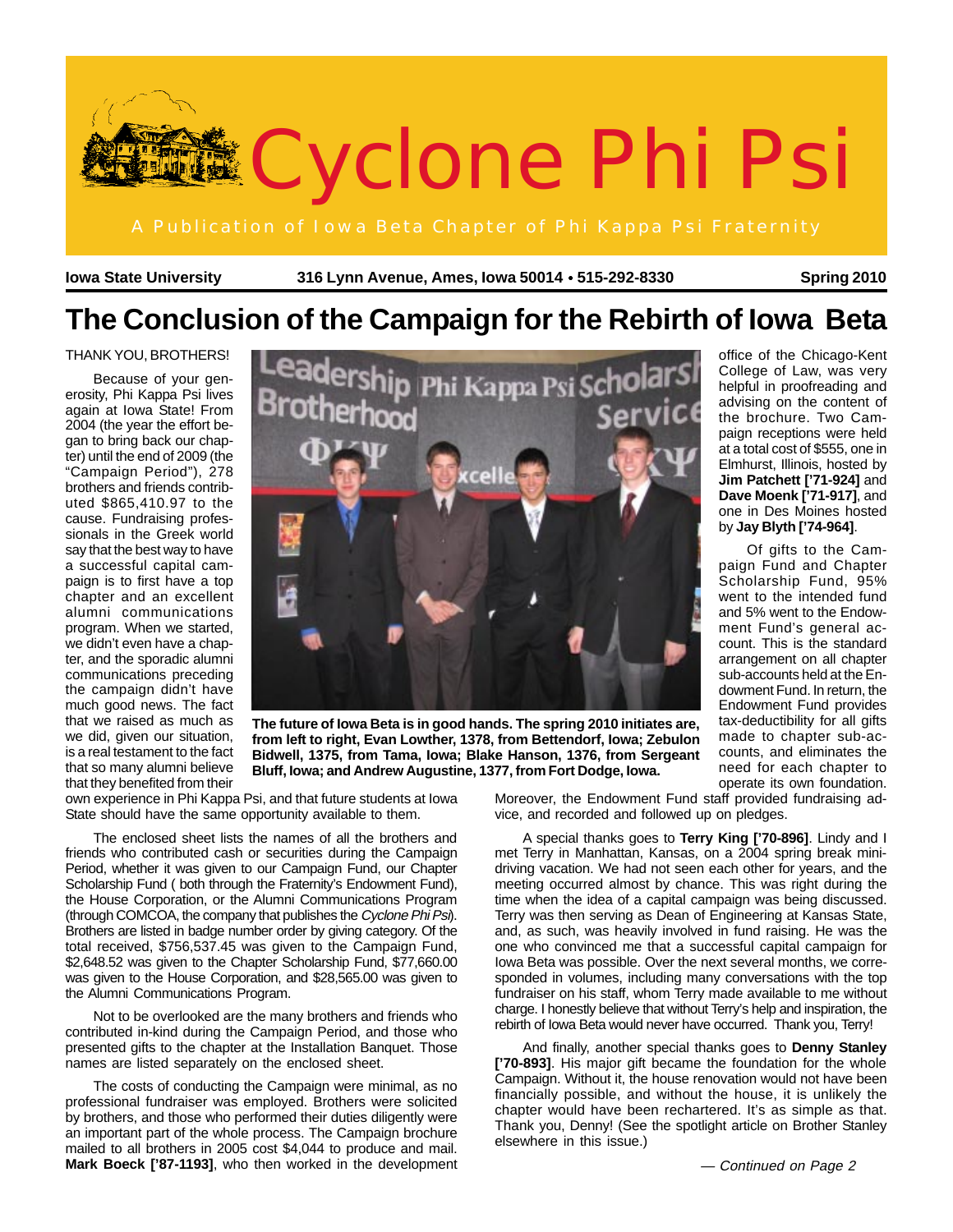So where are we now? The Campaign brochure outlined plans for a renovation costing \$2,000,000 plus. The actual cost was \$1,550,000. The Campaign did not raise enough money to pay this in full, but fortunately the House Corporation was debtfree and had a cash cushion when the process started. Moreover, while some interim financing was obtained from a local bank, the shortfall was financed with loans from Iowa Beta alumni who wish to remain anonymous. These loans total \$662,000 and carry a below market interest rate. Therefore, our undergraduates will need to be diligent in keeping their numbers up and the house full in order for this to be retired over a reasonable period.

Even though solicitations for the Campaign have ended, annual giving by alumni remains important. The Cyclone Phi Psi is intended to be self-sufficient, and requires annual support from our alumni. (See the enclosed insert on how to support the Alumni Communications Program.) Those who desire tax-deductible gifts are encouraged to make them to the Iowa Beta Scholarship Fund (CSF) at the Fraternity's Endowment Fund. Money in this fund, while accounted for separately, is invested with the remainder of

— Capital Campaign, Continued the Endowment Fund corpus, although secured loans to the House Corporation can be made for capital projects. An amount equal to five percent (5%) of the fund's corpus may be spent each year, but only for scholastic purposes. Currently, the chapter uses these scholarship funds to reward members who excel scholastically, and to aid in recruitment by offering scholarships to incoming students. The CSF will grow in importance as the chapter continues to strengthen. For more information on our CSF, go to www.pkpfoundation.org/Scholarships/ ChapterScholarshipFunds.aspx. To make a donation to the CSF, go to www.pkpfoundation.org/GivingBack/Donations/ Donations.aspx.

> There are a lot of names and numbers in this report. Every effort has been made to insure their accuracy and not leave anyone out, but if a mistake has been made, please bring it to our attention so that a correction can be posted in the next issue. Brothers who made pledges during the Campaign Period, but completed them thereafter, will likewise be acknowledged in the proper giving category in future issues. AGAIN, THANK YOU BROTHERS!

> > — William J. Good '69-864, Campaign Chairman

# **Chapter Report: Notable Achievements, High Expectations**

Spring 2010 was another exciting and successful semester for Iowa Beta, as the brothers kept busy with academics, philanthropy, and social events. As the semester comes to an end, we take pride in the accomplishments of the past four months, and plan ahead for the summer and fall.

#### **Initiation:**

Four men who pledged during fall 2009 were initiated on February 13, 2010. The chapter congratulates **Zebulon Bidwell, 1375**, of Tama, Iowa; **Blake Hanson, 1376**, of Sergeant Bluff, Iowa; **Andrew Augustine, 1377**, of Fort Dodge, Iowa; and **Evan Lowther, 1378**, of Bettendorf, Iowa.

### **Pledges:**

We signed two new pledges during the spring. **Kyle McGreevy** is from Palatine, Ilinois, and **Mario Peralta** is from Lincolnshire, Illinois. We hope to initiate them into the Phi Kappa Psi Brotherhood at the beginning of next semester.

### **Recruitment:**

The summer recruitment chairmen, **Michael Good, 1362**, and **Evan Todtz, 1361**, will be working hard to recruit new members. Two big recruitment events have already been planned. We will be going to Omaha for the College World Series on June 19 and 20, and hosting an event here at the chapter house on July 9- 11. Both events will allow brothers to interact with pledges and potential new members. This fall, we hope to have our largest pledge class since our re-chartering.

### **Academics:**

As the end of the semester approaches, everyone has been busy studying for final exams and completing final projects. Our goal is to achieve at least a 3.0 chapter GPA for this semester. Last fall, our chapter GPA was 2.9, which placed us within the top third of fraternities at Iowa State. Although this is acceptable, we continue to strive for excellence in academics. In the fall, 10 brothers made the Dean's List. They were **Peter Anderson, 1337**; **Zebulon Bidwell, 1375**; **Jonathan Brugioni, 1364**; **Brenton Hankins, 1357**; **Blake Hanson, 1376**; **Morgan Janes, 1339**; **Josh Jensen, 1336**; **Mike Lee, 1358**; **Evan Todtz, 1361**; and **Nolan Vallier, 1355**. The chapter congratulates them for their hard work. Additionally, several brothers are involved with honor societies and received other academic recognitions for their achievements.

### **Philanthropy:**

Spring semester always features a number of philanthropic activities. Brothers of Iowa Beta participated in events benefiting Relay for Life, the University of Iowa Children's Hospital, Habitat for Humanity, Adopt-a-Highway, and numerous other small philanthropies. We continue to serve at our local chapter of the Boys and Girls Club, with each member volunteering at least five hours per term. Additionally, we raised over \$800 for the Boys and Girls Club in Ames, and hope to surpass that mark next semester. We will continue to serve the Ames community in future semesters.

### **ISU Greek Community:**

Iowa Beta participated in a number of Greek Community events this semester. We took an active role in Greek Week, the annual event to foster friendship among the fraternities and sororities. Greek Olympics and Tournaments, block parties, competitions, and philanthropic activities are all part of Greek Week. Many high school seniors visited and stayed at our chapter house during Greek Getaway, which allows high school seniors to check out the Greek Community, see some of the houses, and meet some of the guys. Although our pairing of Greek chapters did not place in the top three, we all had great fun and were able to promote the Phi Psi name within the Greek Community. Throughout the semester, we hosted social events with other sororities and fraternities, and participated in philanthropic and social events hosted by other chapters.

### **Monday Night Dinner Guests:**

We continued to invite guests from the university and the community to our Monday night formal dinners. **Bill Woodruff** is a partner in Woodruff Construction, which built several buildings on campus. **Carole Custer** is Director of ISU Marketing. **Jami Larson** is on the Ames City Council and owns various businesses; his wife, **Teresa**, is a former newscaster and librarian. The **Phi Psi Gals** are women on campus who are related to Phi Psis of any chapter. Professor **Johannes Van Leeuwen** teaches Civil, Construction, and Environmental Engineering and specializes in wastewater management. **Jeff Johnson** is President and CEO of the ISU Alumni Association. Associate Professor **Barbara Mack** teaches in the Greenlee School of Journalism and Mass Communications, and was named Outstanding Professor of the Year by the Greek Community. **Ann Campbell** is Mayor of Ames.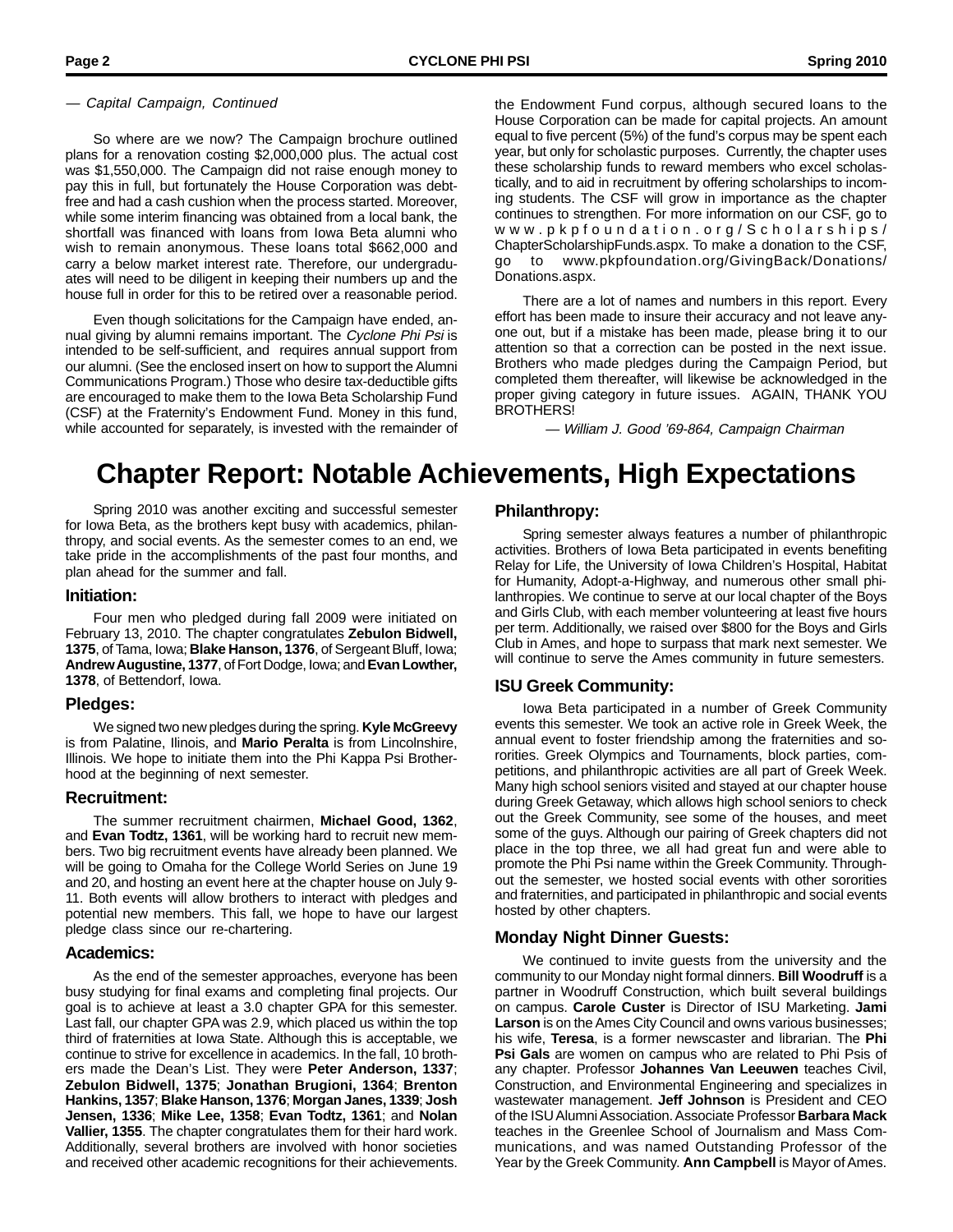Members of the **ISU Volleyball Team** and their Assistant Coach also attended. We hope to have more fabulous guests in the following semesters. Guests always bring unique perspectives and share interesting experiences that can help the Brothers at Iowa Beta learn, grow, and develop.

### **Brother Involvement and Activities:**

Iowa Beta brothers have diverse interests, and are involved in many activities, organizations, and jobs outside of the chapter and the Greek Community. Several brothers were actively involved in various music programs, singing or playing instruments. A few are involved with New Student Programs here at Iowa State. Many are involved in clubs and organizations that fit their interests and areas of study.

**Spring 2010 CYCLONE PHI PSI Page 3**



**Phi Psi Ladies, female students who are relatives of Phi Psis, were our guests at this year's Valentine's Day dinner. Seated, L-R, are: Abigail Johnson (sister of Tyler Johnson, '08-1360); Susie Gerner, (niece of a Nebraska Betan); Jennifer Hunt (whose sister is engaged to an Iowa Alphan); Katie Watson (daughter of Jim Watson, '70-882); Addy Dittmer (granddaughter of Robert Dittmer, '49-497); Claire Davison (daughter of Burns Davison, '79-1079); and Emily Minear (daughter of Randy Minear, '76-1036). Standing, L-R, are Sara Biller, Amy Biller, and Megan Phelan (all cousins of Michael Good, '09-1362, and sisters and cousin respectively of Ryan Biller, '07-1324).**

### **National Fraternity:**

At least two brothers of Iowa Beta, **Andrew Augustine, 1377**, and **Brandon Otto, 1371**, will attend Grand Arch Council this summer, and several others have expressed interest in attending. GAC will be held from July 28 to August 1 at Disney World. A new Phi Psi Music CD, with contributions from several Iowa Betas, will feature songs of the fraternity, and should go on sale at the GAC.

#### **Graduation:**

Every spring, several of our brothers graduate from ISU. This spring, we congratulate **Peter Anderson, 1337**; **Morgan Janes, 1339**; **Josh Jensen, 1336**; **Dustin Jensen, 1356**; **Ben Kenkel, 1340**; **Kevin Klein, 1333**; **Jason Paull, 1341**; **Tristan Taber, 1352**;

neering firm in central Washington state. **Kevin Klein, 1333**, will work for Enterprise Rent-A-Car in Des Moines. **Tristan Taber, 1352**, will do an independent study of landscaping and urban design in Berlin and Munich on his trip to Germany. **Henry Wang, 1365**, will intern at Aether Apparel in Los Angeles, California.

Since our re-chartering, Iowa Beta has become a significant presence at Iowa State. We are determined to continue to excel in all our endeavors, and to make our alumni proud of us. We hope that you are all doing well, and we welcome you back to the chapter house whenever you may be in the area.

— Zebulon Bidwell, '10-1375

# **Chapter and Alumni Officers**

#### **Fall Semester Officers**

| AG (Corresponding Secretary)  Travis Ziemke, '09-1374 |  |
|-------------------------------------------------------|--|
| BG (Recording Secretary)  Peter Anderson, '07-1337    |  |
|                                                       |  |
|                                                       |  |
|                                                       |  |
|                                                       |  |

#### **Corporation Board**

| President       |                                      | Jim Patchett, '71-924  |
|-----------------|--------------------------------------|------------------------|
| Vice President  | jpatchett@cdfinc.com, 630-559-2025   | Steve Banks, '95-1293  |
| Secretary       | sbanksiv@yahoo.com, 515-707-7781     | Doug Bywater, '96-1302 |
|                 | dwbyh2o@hotmail.com, 786-303-6333    |                        |
| Treasurer       | tkhuism@yahoo.com, 515-281-8303      | Tom Huisman, '74-967   |
| Director        |                                      | Dave Carlson, '62-758  |
| <b>Director</b> | dac1942@yahoo.com, 515-971-9452      | Glen Breuer, '71-951   |
|                 | abii@juno.com, 319-354-2592          |                        |
| Director        | lance.stahl@mchsi.com, 515-223-6370  | Lance Stahl, '87-1201. |
| Director        |                                      |                        |
|                 | andersona@wellmark.com, 515-245-4790 |                        |

#### **Advisors**

| william.good@johnsonlawia.com, 515-570-3403                                            |  |
|----------------------------------------------------------------------------------------|--|
| Faculty Advisor  Dr. Craig Anderson, Indiana Zeta '74<br>caa@iastate.edu, 515-294-0283 |  |
| thassel@gmail.com, 308-520-3848                                                        |  |
| <b>Cyclone Phi Psi</b>                                                                 |  |
| william.good@johnsonlawia.com, 515-570-3403                                            |  |
| zbidwell@iastate.edu, 641-691-4899                                                     |  |
| Webmasters                                                                             |  |
| ryan.biller@gmail.com, 214-277-9283                                                    |  |
| thassel@gmail.com, 308-520-3848                                                        |  |
| mjanes@iastate.edu, 402-657-3190                                                       |  |
|                                                                                        |  |

### Please visit **www.isuphipsi.org**

and **Bryan Visonnavong, 1335**. We wish them all the best with their future plans, and hope they will remain in contact with the chapter that they all helped to build.

#### **Summer Plans:**

As I conclude this article, summer break is just a few days away. Several brothers will stay in Ames this summer at the house; others will be going home or to other places. Some brothers will work, some will serve internships, and some will take classes, but all are bound to have an enjoyable break from the typical semester. **Peter Anderson, 1337**, will be interning at Youth and Shelter Services in Ames. **Nick Dodson, 1363**, will work in a finance position at the university. **Brenton Hankins, 1357**, has an internship with the National Security Agency. **Colton Kennedy, 1369**, has an internship with an engi-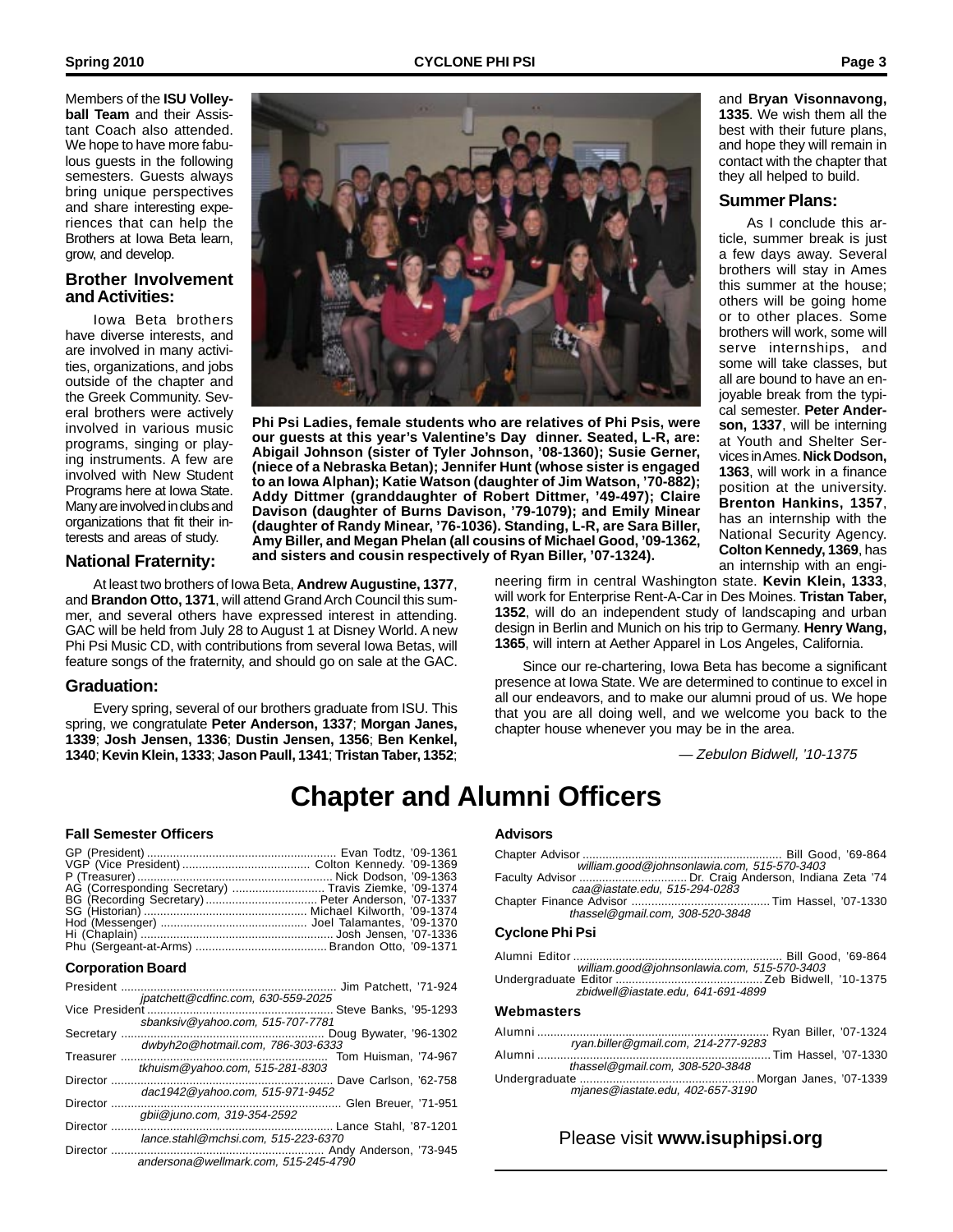## **Spotlight on Dennis L. Stanley, '70-893**

When Denny Stanley left his hometown of Gilman, Iowa, he probably never envisioned that he would spend much of his career traveling around the world on business assignments. But that is exactly what has happened.

Armed with a B.S. in Computer Science and Mathematics from Iowa State, the 1973 graduate first worked a year in Des Moines for former Big 8 accounting firm Coopers & Lybrands. To avoid making a transfer to Chicago, he then worked in Des Moines for Principal Financial for eight and a half years. During his tenure there, he obtained his full actuarial qualification (FSA — Fellow Society of Actuaries) in 1977, became an Assistant Actuary in 1978, and was promoted to Associate Actuary in 1981. During his time with Principal, he held actuarial programming, individual life insurance, and group pension positions in the actuarial department.

In 1983, he joined the Seattle office of Milliman, Inc., a worldwide actuarial consulting firm. During his years there, his areas of expertise have become life insurance product development and financial management. He has assisted life insurance company clients in the design and development of interestsensitive life and annuity products, projection of financial results under volatile economic conditions, allocation of investment income under investment year and segmentation approaches, and recognition of federal income tax in the pricing of life projects. Denny has also assisted employers in the analysis of life insurance to fund executive benefit programs.

Since 1995, Denny has led Milliman's development team, which has overseen the market introduction and growth of its life insurance pricing and projection systems, making it one of the premier systems in the market today.

In recent years, Denny has worked extensively in Japan, Korea, and China, overseeing development efforts to customize the systems in these markets, as well as working with Asian companies to manage installations and to train the staff of Asian insurers in western financial reporting and modeling processes. Denny is also working to expand the development of Milliman's pricing and projection systems and associated consulting efforts in Latin American and Europe.

Denny has been a frequent speaker at Society of Actuary meetings and other regional professional groups. He coauthored an article published in The Actuarial Digest on the taxation of life insurance companies and their products.

Denny is married to the former Sherri Tucker, whom he married on the day after his graduation from Iowa State. Sherri graduated from ISU in 1976 with a marketing degree. She has worked as a property underwriter at Employers Mutual Company (Des Moines), SafeCo (Seattle), and General Reinsurance (Seattle). No longer working outside of the home, she now volunteers at the local public school and library.

Denny and Sherri are the parents of two sons. Mike is a 2005 graduate of St. Mary's College (San Francisco area) and a 2009 graduate of the Hastings Law School. He and his wife, Paulina, live in Houston, where Mike works at the county district attorney's office and Paulina works at Chevron. Jeff is a 2008 graduate of Santa Clara (San Jose) and is now employed at Milliman as an actuarial trainee.

Phi Psi was an important part of Denny's life while at Iowa State. As an undergraduate, he served as Vice President and

Treasurer. Moreover, while he was in the Des Moines area, he served a number of years as Corporation Board Treasurer, during which time he spent the better part of one summer making various sweat-equity improvements to the chapter house kitchen.

Why did Denny participate in the Campaign for the Rebirth of Iowa Beta after being away from Iowa and direct involvement with the chapter for so long?

"While attending Iowa State, I largely

thought of Phi Psi as a social network — and we certainly did

socialize many, many times. Now, looking back, l realize this was an internship for me moving into the business world. As treasurer at Iowa Beta, I was effectively the CFO for a business with \$60,000 of annual revenue, a lot of money back then. When Bill Good asked me to participate in the capital campaign, I did not hesitate. I have fond memories of my fraternity life, and want future generations to have the same opportunity. Furthermore, I had full confidence that with Bill's leadership, 316 Lynn would return stronger than ever."

Brother Stanley may be reached at 4309 Forest Avenue S.E., Mercer Island, WA 98040; work e-mail dennis.stanley@milliman.com; work phone number (206) 624-7940.

### **Recommend a Rushee Visit Our Web Site**

Some chapters pledge a majority of their men as a result of alumni referrals. With the facilities we now have, and the programming now in place, you should have no hesitation recommending Iowa Beta. That truly would be a meaningful way for you to give back to your chapter.

You can be sure that every person you recommend will be contacted and given careful consideration. All such recommendations should be directed to our recruitment chairmen, **Michael Good** (mpgood1@gmail.com, 515-290-2381) or **Evan Todtz** (etodtz@iastate.edu, 563-212-3900). Don't know who is going to Iowa State from your town? Let Michael or Evan know, and they can send you the list.

If you haven't checked it out recently, please visit **www.isuphipsi.org.** Many new photos and updated news items have recently been posted.

# **Iowa Beta Centennial**

As you all know, the Iowa Beta Chapter was founded in 1913, meaning that our centennial is coming up sooner than you think. So, save the date for sometime fall semester, 2013. Details will follow later, but start thinking about calling up your contemporaries and making this the event that all of you actually come back to Ames for: a fun, fraternity gathering.

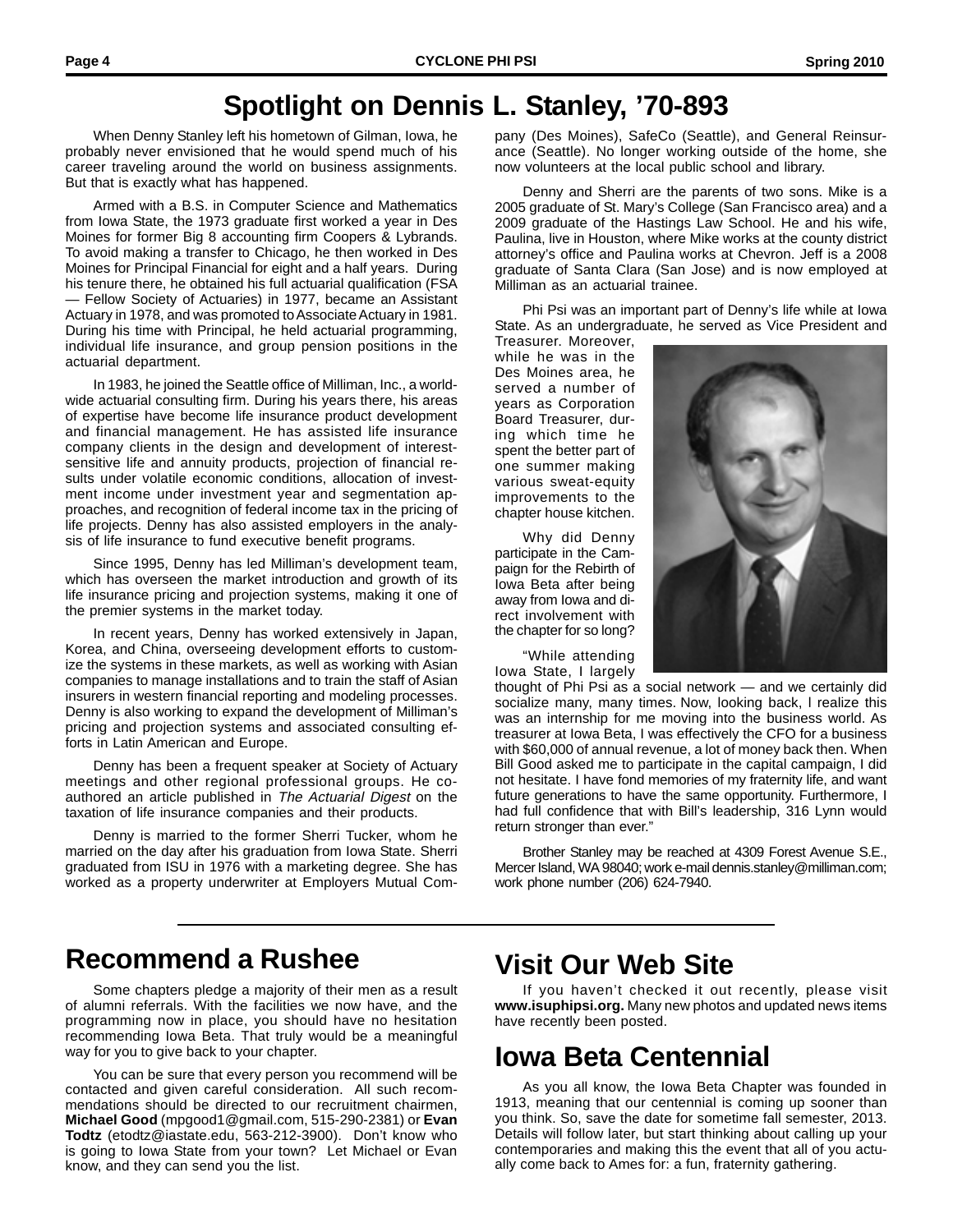## **Chapter Scrapbook**

Below are a few photos from our updated Web site, including Greek Week activities, Relay for Life, Varieties, and the American Leadership Academy. To view many more photos of chapter activities, see http://www.isuphipsi.org/photos/.















# **Why Give Back to Phi Kappa Psi?**

Why would anyone want to get their "hands dirty" by working in an advisory capacity to a bunch of raucous college-aged men? Or, why in the world should one give money to support a college fraternity, when there is so much poverty and misery in the world and so many other causes to give to?

Surely direct gifts to help people in need are important. But consider one of the lessons taught at the American Leadership Academy in Cabo San Lucas: "Only about 1% of the world's population has a college degree. If the world's problems are going to be solved, it's this 1% that needs to make it happen!"

Consider, too, the following email received recently from the parents of one of our current students: "Being a member of Phi Psi is preparing our son for life after college better than the college experience alone could. What wonderful opportunities for leadership and community service projects! All of these experiences help him grow into a productive citizen who will be able to lead and serve where he lives after college."

That's why people give back to Phi Kappa Psi.

# **Obituaries**

**Robert J. Morgan, '37-256**, of Brenham, Texas, passed away at age 91 on January 2, 2010, according to his family.

**Harry A. Skerry, Jr., '40-301**, passed away at his home in Ashland, Oregon, on June 5, 2009, surrounded by family and friends. He was born in 1921 at Camp Grant in Rockford, Illinois; his father was an Army engineer, so the family moved frequently, residing variously in Georgia, Texas, New York, Kansas, Washington, Oregon, Iowa, and the Philippines. He graduated from the University of Oregon in 1942 and from University of Oregon School of Law in 1945. He practiced law in Medford, Oregon, for one year, and then moved to Ashland, where he practiced until his retirement in 2006. He married Margaret Bolton ( $XΩ$ -U of OR) in 1949, and they raised two daughters. He was a member of the Oregon State Bar, past president of the Jackson County Bar, and a member of the American Bar Association. He served as city attorney in Ashland for 21 years, and taught business law at Southern Oregon University. He was a member of the Masonic Lodge, Rotary, and the Visual Arts Building Committee for SOU. He served as president of Knife & Fork, the Oregon Shakespeare Festival, Emeritus Board of the Shakespeare Festival, and Ashland Chamber of Commerce. He enjoyed reading, dancing, skiing, golf, and spend